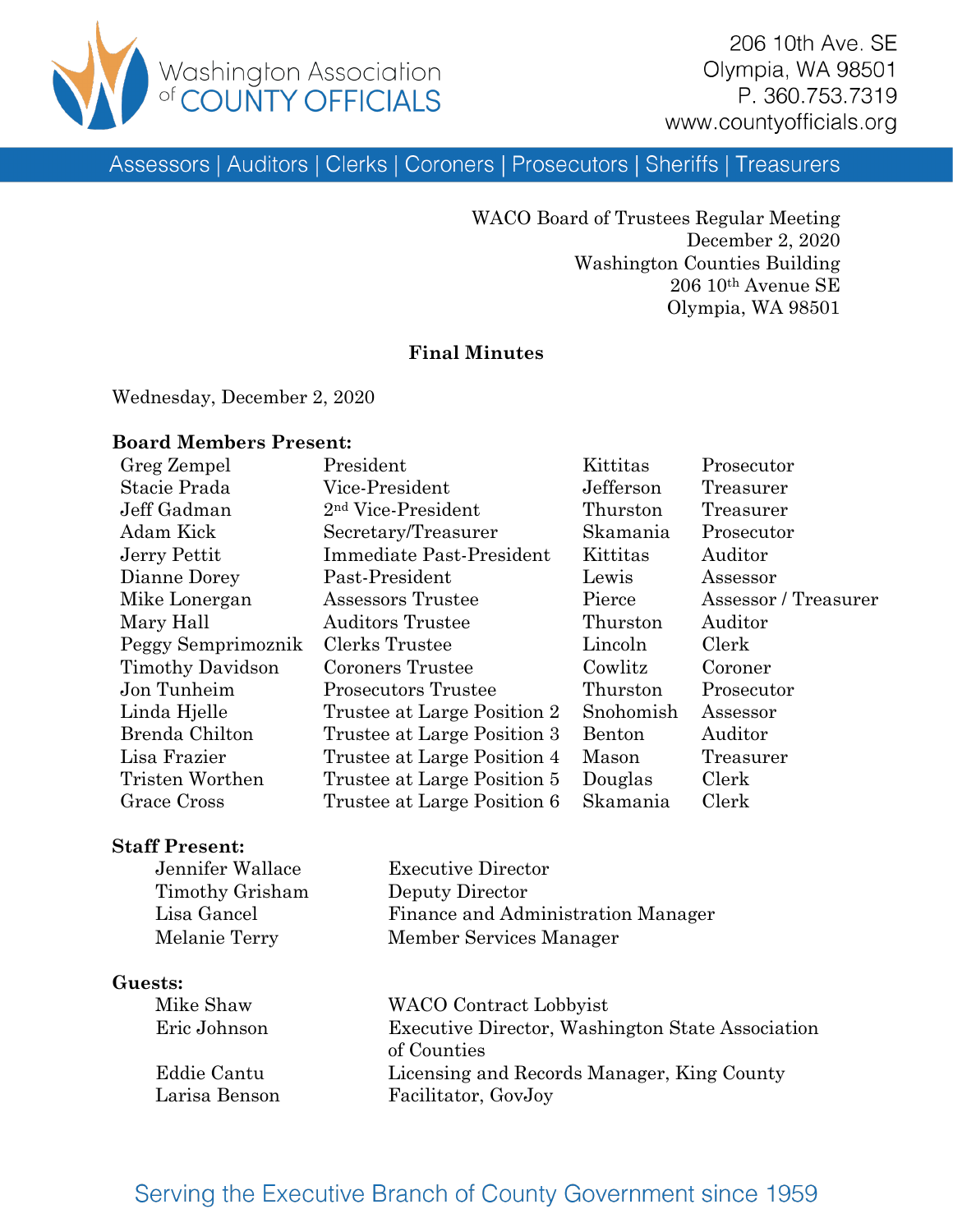**1) Call to Order, Roll Call, Approval of Agenda, Approval of Minutes**  Greg Zempel, President called the meeting to order at 9:02 a.m. Roll call noted Josie Koelzer, Treasures Trustee and Rob Snaza, Sheriffs Trustee as absent.

Jerry Pettit, Immediate Past-President **MOVED** to accept Eddie Cantu, King County Licensing and Records Manager's nomination to the Board of Trustees as Trustee at Large Position 1. Jeff Gadman, 2nd Vice-President **SECONDED**. The **MOTION CARRIED** unanimously.

Immediate Past-President Pettit **MOVED** to adopt the agenda, with the addition of moving the proposed executive session to the March 2021 Board of Trustees meeting. Stacie Prada, Vice-President **SECONDED** the motion. The **MOTION CARRIED** Unanimously.

2nd Vice-President Gadman **MOVED** to approve the October 6, 2020 Board of Trustees minutes and the October 7-8, 2020 WACO Membership minutes. Vice-President Prada **SECONDED** the motion. The **MOTION CARRIED** Unanimously.

## **2) New Business**

## **a. WACO 2020 Conference After Action Report**

Melanie Terry, Member Services Manager presented the 2020 WACO Conference after action report. The report detailed the post-conference survey results, as well as attendance and engagement analytics. Member Services Manager Terry discussed communications methods and efficiency regarding the conference.

#### **b. 2021 Board Meeting Dates, Locations, and Proposed Agenda Items**

Lisa Gancel, Finance Manager presented the proposed 2021 Board meeting dates, locations, and proposed agenda items. Vice-President Prada **MOVED** to accept the 2021 Board Meeting dates, locations, and proposed agenda items as presented. Immediate Past-President Pettit **SECONDED** the motion. The **MOTION CARRIED** unanimously.

#### **c. 2021 Legislative Session Preview**

Jennifer Wallace, Executive Director presented the 2021 legislative session preview. Timothy Grisham, Deputy Director discussed the tech hurdles and changes to how the 2021 session will operate. Mike Shaw, WACO Contract Lobbyist provided insight into what he is hearing from legislative members and staff.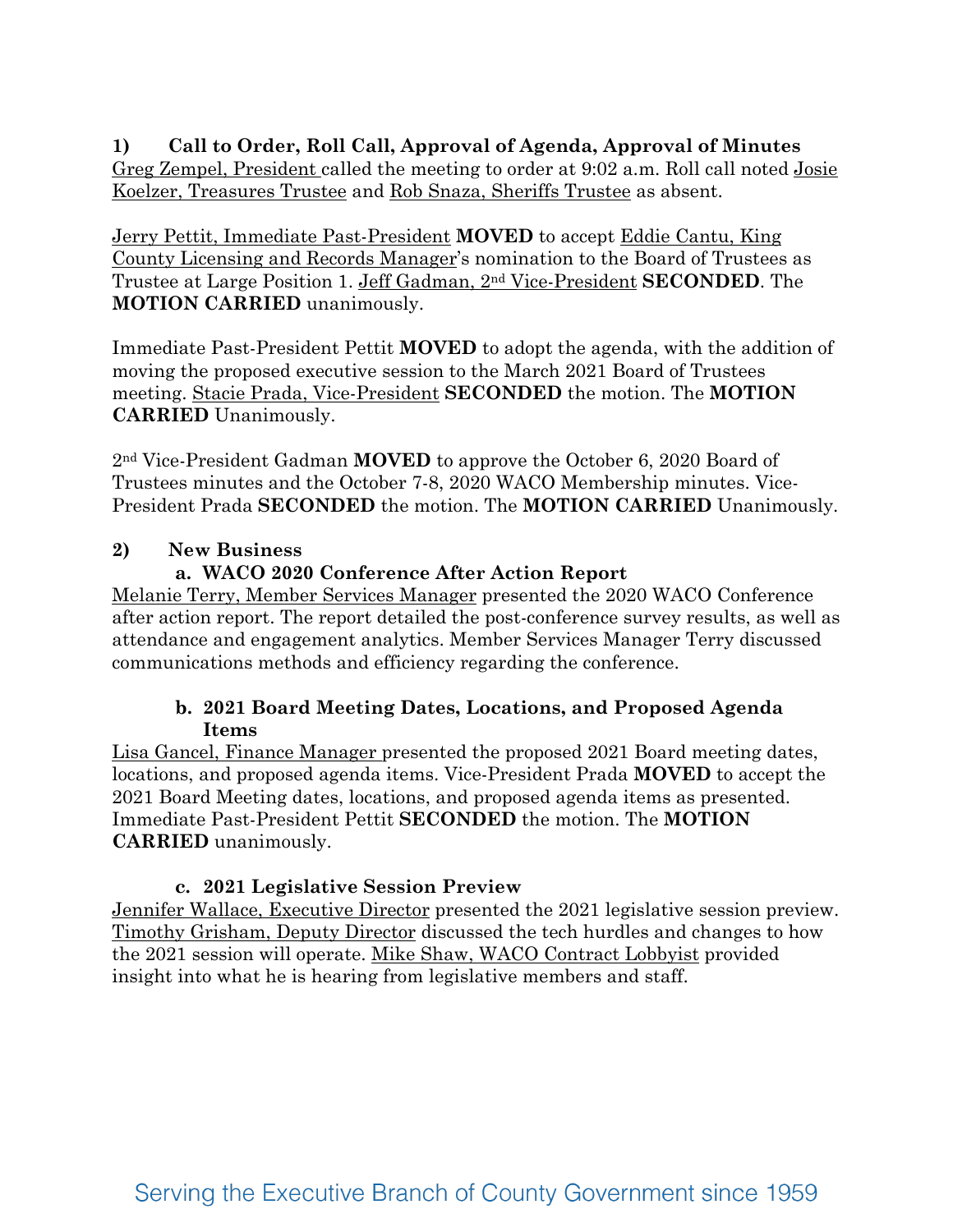#### **d. 2021 Scholarship Program**

Deputy Director Grisham presented an update on the 2021 Scholarship Program. Discussed finances, better affiliate engagement and participation. Discussed surveying membership to determine priority of the scholarship.

Mike Lonergan, Assessors Trustee **MOVED** to offer three \$2500 scholarships for 2021. Linda Hjelle, Trustee at Large Position 2 **SECONDED** the motion. The **MOTION CARRIED** unanimously.

*The Board went on BREAK at 10:20 am. RECONVENED at 10:30 am.*

#### **3) Old Business**

## **a. Continued discussion: Implicit Bias**

Larisa Benson, Facilitator provided introductory definitions to frame break out discussions centered on implicit bias and what it means for WACO and its membership. Ms. Benson conducted a poll on implicit bias to direct further conversations. The Board had group discussions on implicit bias.

*The Board went on BREAK at 11:30 am. RECONVENED at 12:30 pm.*

#### **b. Working Session: Continued Development of Cross-affiliate Policy Issues and Statements**

President Zempel discussed building on cross-affiliate issues to bring together issue or policy statements for WACO. The Board broke into groups to discuss potential subjects. The groups reconvened to broaden the discussion with the Board. Discussion topics included infrastructure building (public access to the internet, increased use of utility resources), increased remote availability of county resources, best practice sharing, security and safety resources and policies, human resources training, financial sustainability, individual office autonomy, and increased communications to help support the role of elected officials and their offices as the interact with their communities. WACO staff and the Executive Officers will compile the notes and bring it back to the Board in March 2021.

# **4) Committee Reports**

#### **a. Audit**

Adam Kick, Secretary/Treasurer presented the Audit Committee report noting no concerns. Secretary/Treasurer Kick discussed leave balances are on the high end, but no current concerns.

Vice-President Prada **MOVED** to accept the Audit Committee report. 2nd Vice-President Gadman **SECONDED** the motion. The **MOTION CARRIED** Unanimously.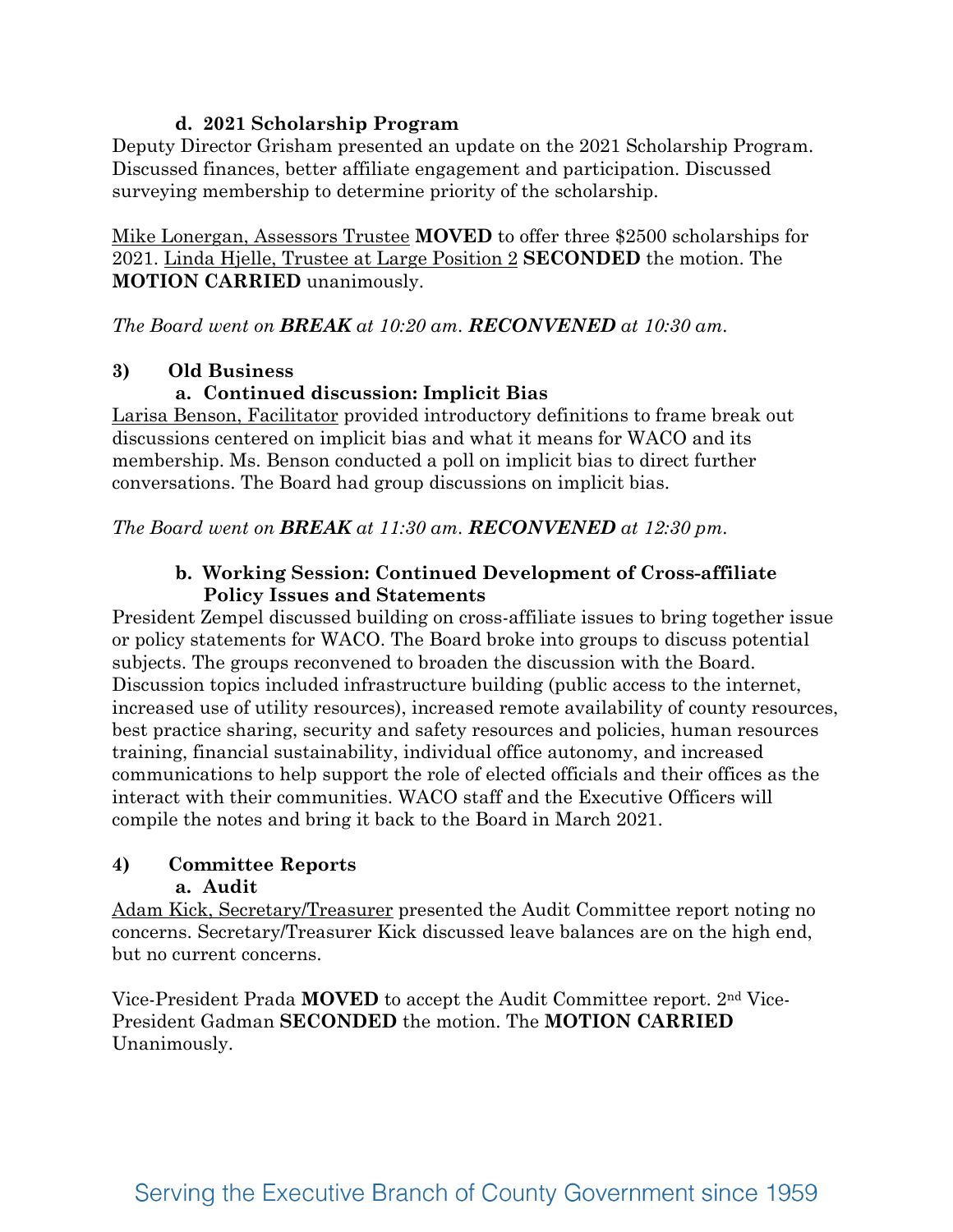#### **b. Legislative**

Vice-President Prada presented the Legislative Committee report. Vice-President Prada provided information on potential legislative tactics and messaging going into the 2021 session.

2nd Vice-President Gadman **MOVED** to accept the Legislative Committee report. Dianne Dorey, Past-President **SECONDED** the motion. The **MOTION CARRIED** Unanimously.

#### **c. Education**

2nd Vice-President Gadman presented the Education Committee report. Discussed work towards creating an Education Strategic Action Plan with a goal to bring it to the March 2021 meeting for adoption.

Vice-President Prada **MOVED** to accept the Education Committee report. Past-President Dorey **SECONDED** the motion. The **MOTION CARRIED** Unanimously.

## **5) Staff Reports**

#### **a. Executive Director**

Executive Director Wallace presented the Executive Director report. Executive Director Wallace provided a Strategic Plan status update.

#### **b. Communication**

Deputy Director Grisham presented the Communication report. Deputy Director Grisham discussed social media reach and communications efficiency.

#### **c. Finance**

Finance and Administration Manager Gancel presented the Finance report.

#### **d. Member Services**

Member Services Manager Terry presented the Member Services report. Member Services Manager Terry discussed branding consistency and member outreach.

*The Board went on BREAK at 2:05 pm. RECONVENED at 2:15 pm.*

#### **6) Other**

#### **a. Updates from WACO Affiliate Representatives and Trustees at Large**

Trustee Lonergan provided an update on County Assessor activities, including changes to the appraisal work in regard to Covid-19.

Timothy Davidson, Coroners Trustee provided an update on Coroners legislative concerns and actions for 2021.